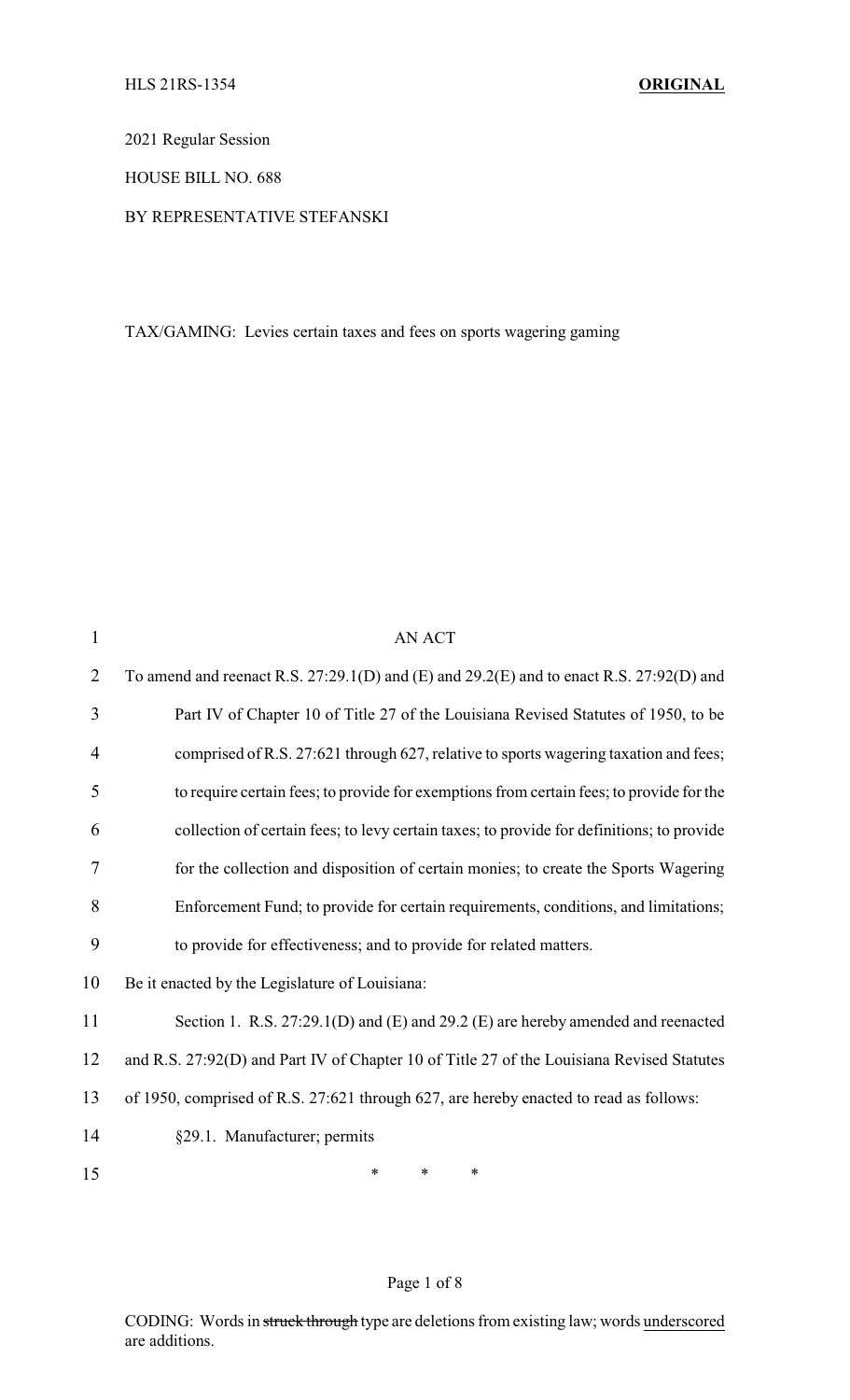| 1              | D. The annual fee for a manufacturer of slot machines, sports wagering                  |  |  |  |  |
|----------------|-----------------------------------------------------------------------------------------|--|--|--|--|
| $\overline{2}$ | mechanisms, and video draw poker devices permit issued under the provisions of this     |  |  |  |  |
| 3              | Section is fifteen thousand dollars. This fee is required to be submitted at the time   |  |  |  |  |
| 4              | of application and on the anniversary date of the issuance of the permit thereafter.    |  |  |  |  |
| 5              | E. The annual fee for a manufacturer of gaming equipment other than slot                |  |  |  |  |
| 6              | machines, sports wagering mechanisms, and video draw poker devices permit issued        |  |  |  |  |
| 7              | under the provisions of this Section is seven thousand five hundred dollars. This fee   |  |  |  |  |
| 8              | is required to be submitted at the time of application and on the anniversary date of   |  |  |  |  |
| 9              | the issuance of the permit thereafter.                                                  |  |  |  |  |
| 10             | §29.2. Gaming supplier permits                                                          |  |  |  |  |
| 11             | $\ast$<br>*<br>∗                                                                        |  |  |  |  |
| 12             | $E(1)$ The annual fee for a gaming supplier permit issued under the provisions          |  |  |  |  |
| 13             | of this Section is three thousand dollars. This fee is required to be submitted at the  |  |  |  |  |
| 14             | time of application and on the anniversary date of the issuance of the permit           |  |  |  |  |
| 15             | thereafter.                                                                             |  |  |  |  |
| 16             | (2) The fee provided for in this Section shall not apply to any suitable                |  |  |  |  |
| 17             | business or legal entity that markets, buys, sells, leases, services, or repairs sports |  |  |  |  |
| 18             | wagering mechanisms in this state. The fee for the permit provided for in this Section  |  |  |  |  |
| 19             | for such entities shall be provided for in R.S. 27:625.                                 |  |  |  |  |
| 20             | (3) The fee provided for in this Section shall not apply to any suitable                |  |  |  |  |
| 21             | business or legal entity that engages in support services for the operation of a sports |  |  |  |  |
| 22             | book on behalf of the licensee. The fee for the permit provided for in this Section for |  |  |  |  |
| 23             | such entities shall be provided for in R.S. 27:624.                                     |  |  |  |  |
| 24             | ∗<br>*<br>∗                                                                             |  |  |  |  |
| 25             | §92. Collection and disposition of fees                                                 |  |  |  |  |
| 26             | $\ast$<br>$\ast$<br>∗                                                                   |  |  |  |  |
| 27             | D. The provisions of this Section shall not apply to any monies collected               |  |  |  |  |
| 28             | relative to sports wagering.                                                            |  |  |  |  |
| 29             | ∗<br>$\ast$<br>∗                                                                        |  |  |  |  |

# Page 2 of 8

CODING: Words in struck through type are deletions from existing law; words underscored are additions.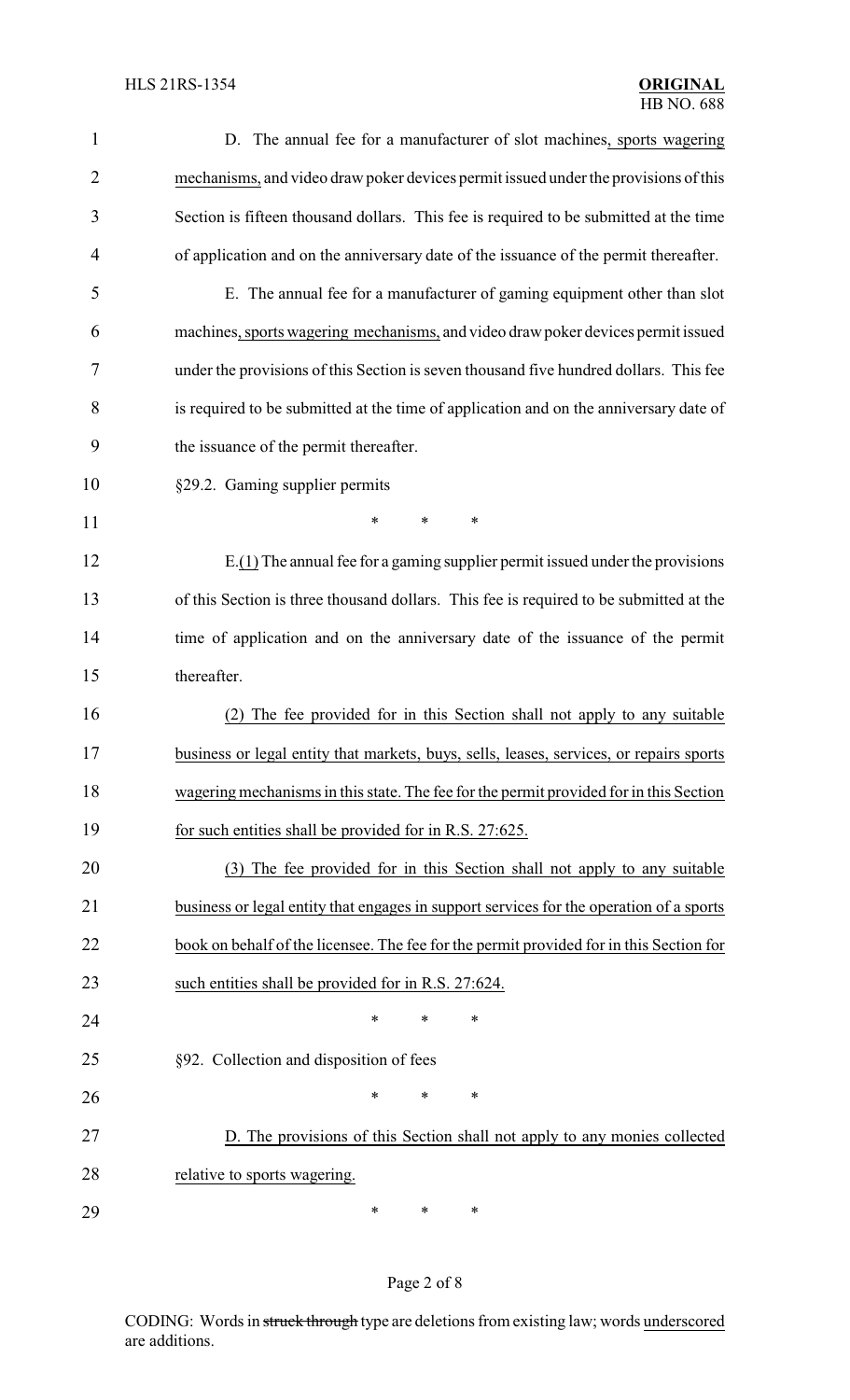| $\mathbf{1}$   | <b>CHAPTER 10. SPORTS WAGERING</b>                                                    |
|----------------|---------------------------------------------------------------------------------------|
| $\overline{2}$ | PART IV. FEES, TAXES, AND COLLECTIONS                                                 |
| 3              | §621. Definitions                                                                     |
| 4              | For purposes of this Part, the following terms shall have the following               |
| 5              | meanings ascribed to them unless the context clearly indicates otherwise:             |
| 6              | (1) "Board" means the Louisiana Gaming Control Board, as provided for in              |
| 7              | R.S. 27:11.                                                                           |
| 8              | (2) "Division" shall have the same meaning as provided for in R.S. 27:3.              |
| 9              | (3) "License" means a license or authorization to operate a sports book in this       |
| 10             | state in compliance with the provisions of this Chapter.                              |
| 11             | (4) "Licensee" means any person issued a license by the board.                        |
| 12             | (5) "Mobile application" means an application on a mobile phone or other              |
| 13             | device through which a player is able to place a wager with an operator on a sports   |
| 14             | event and receive a credit on the player's sports wagering account.                   |
| 15             | (6) "Net gaming proceeds" means the amount equal to the total gross revenue           |
| 16             | of all wagers placed by patrons less the total amount of all winnings paid out to     |
| 17             | patrons and two million five hundred thousand dollars annually directly attributable  |
| 18             | to promotional play wagers.                                                           |
| 19             | (7) "Operator" or "sports wagering operator" means the entity that actually           |
| 20             | books a sports wager. The operator may be:                                            |
| 21             | (a) The licensee who manages and operates a sports book itself.                       |
| 22             | The licensee's contracted sports wagering platform provider, in<br>(b)                |
| 23             | accordance with the scope of that contract, when the licensee chooses to contract the |
| 24             | management and operation of all or a portion of its sports book line-of-business with |
| 25             | a platform provider.                                                                  |
| 26             | (8) "Permit" has the same meaning as provided for in R.S. 27:3.                       |
| 27             | (9) "Permittee" has the same meaning as provided for in R.S. 27:3.                    |
| 28             | $(10)$ "Person" has the same meaning as provided for in R.S. 27:3.                    |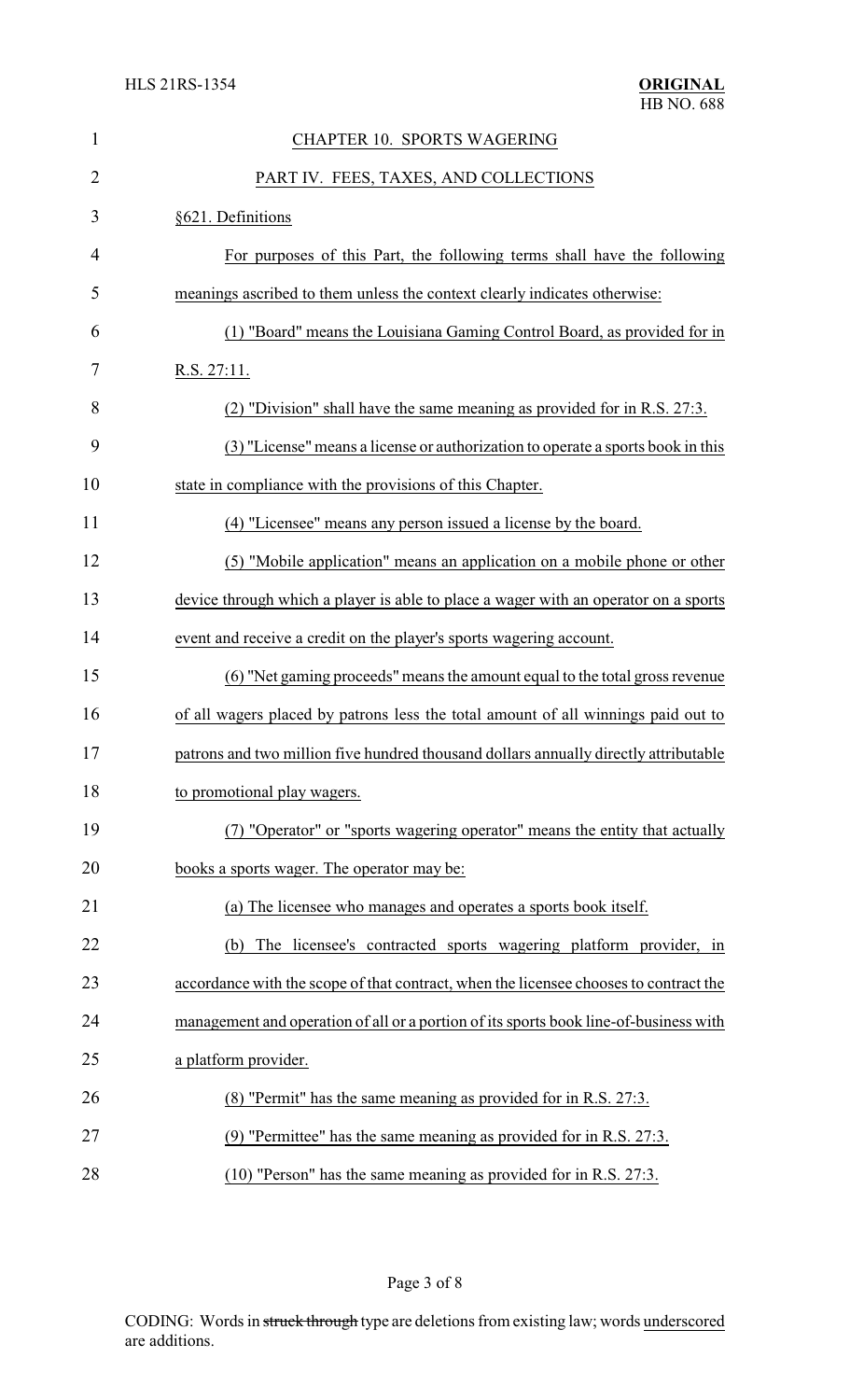| $\mathbf{1}$   | (11) "Sports event" means any professional sport or athletic event, any                   |
|----------------|-------------------------------------------------------------------------------------------|
| $\overline{2}$ | collegiate sport or athletic event, any Olympic or international sports competition       |
| 3              | event, or any other special event or competition of relative skill as authorized by the   |
| 4              | board to be a sports event for purposes of this Chapter. "Sports event" shall not         |
| 5              | include high school sports, youth events, any international sports events where the       |
| 6              | majority of the athletes are under the age of eighteen years old, electronic sports,      |
| 7              | competitive video games, fantasy sports contests as provided in Chapter 6 of this         |
| 8              | Title, and any event prohibited by law.                                                   |
| 9              | (12) "Sports wager" or "sports bet" means a sum of money or representation                |
| 10             | of value risked by a player on an occurrence associated with a sports event for which     |
| 11             | the outcome is uncertain. The term includes but is not limited to single-game bets,       |
| 12             | teaser bets, parlay bets, over-under bets, moneyline bets, pools, exchange wagering,      |
| 13             | in-game wagering, in-play bets, proposition bets, and straight bets.                      |
| 14             | (13) "Sports wagering platform" or "sports book" means an integrated system               |
| 15             | of hardware, software, or applications, including mobile applications and servers,        |
| 16             | through which an operator conducts the business of offering for play wagering             |
| 17             | conducted in accordance with this Chapter on a sports event or on portions of a           |
| 18             | sports event or on the individual performance or statistics of athletes in a sports event |
| 19             | or a combination of sports events, by any system or method of wagering.                   |
| 20             | §622. Sports wagering license fee                                                         |
| 21             | The initial application fee for a sports wagering license shall be two                    |
| 22             | hundred fifty thousand dollars and shall be non-refundable. The initial application       |
| 23             | fee shall be submitted to the board at the time of application.                           |
| 24             | B. The license fee for a sports wagering license issued pursuant to R.S.                  |
| 25             | 27:604, shall be five hundred thousand dollars. The license shall be for a term of        |
| 26             | five years. The license fee shall be submitted to the board on the anniversary date of    |
| 27             | the issuance of the license every five years. The first license payment shall be          |
| 28             | submitted to the board at the time of application.                                        |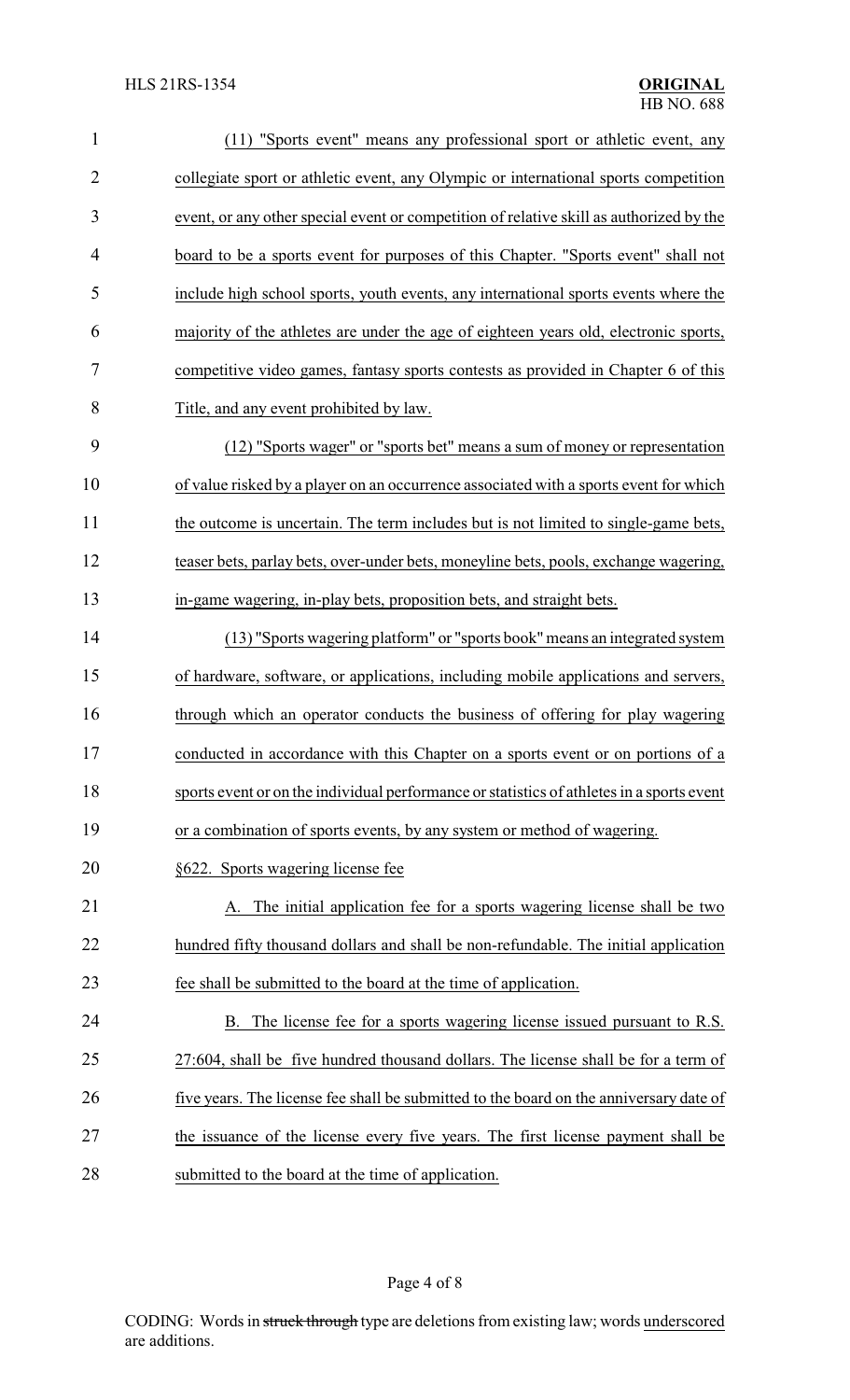| $\mathbf{1}$ | C. The division shall collect all fees imposed or assessed pursuant to the                |
|--------------|-------------------------------------------------------------------------------------------|
| 2            | provisions of this Section and deposit the fees into the Sports Wagering Enforcement      |
| 3            | Fund established in R.S. 27:627.                                                          |
| 4            | §623. Sports wagering platform provider permit fee                                        |
| 5            | A. The initial application fee for a sports wagering platform provider permit             |
| 6            | shall be one hundred thousand dollars and shall be non-refundable. The initial            |
| 7            | application fee shall be submitted to the board at the time of application.               |
| 8            | B. The permit fee for a sports wagering platform provider permit issued                   |
| 9            | pursuant to R.S. 27:605, shall be two hundred fifty thousand dollars. The permit shall    |
| 10           | be for a term of five years. The permit fee shall be submitted to the board on the        |
| 11           | anniversary date of the issuance of the permit every five years. The first permit         |
| 12           | payment shall be submitted to the board at the time of application.                       |
| 13           | The division shall collect all fees imposed or assessed pursuant to the<br>$\mathbf{C}$ . |
| 14           | provisions of this Section and deposit the fees into the Sports Wagering Enforcement      |
| 15           | Fund established in R.S. 27:627.                                                          |
| 16           | §624. Sports wagering service provider permit fee                                         |
| 17           | A. The initial application fee for a sports wagering service provider permit              |
| 18           | shall be ten thousand dollars and shall be non-refundable. The initial application fee    |
| 19           | shall be submitted to the board at the time of application.                               |
| 20           | B. The permit fee for a sports wagering service provider permit issued                    |
| 21           | pursuant to R.S. 27:29.2, shall be twelve thousand five hundred dollars. The permit       |
| 22           | shall be for a term of five years. The permit fee shall be submitted to the board on      |
| 23           | the anniversary date of the issuance of the permit every five years. The first permit     |
| 24           | payment shall be submitted to the board at the time of application.                       |
| 25           | The division shall collect all fees imposed or assessed pursuant to the<br>$\mathbf{C}$ . |
| 26           | provisions of this Section and deposit the fees into the Sports Wagering Enforcement      |
| 27           | Fund established in R.S. 27:627.                                                          |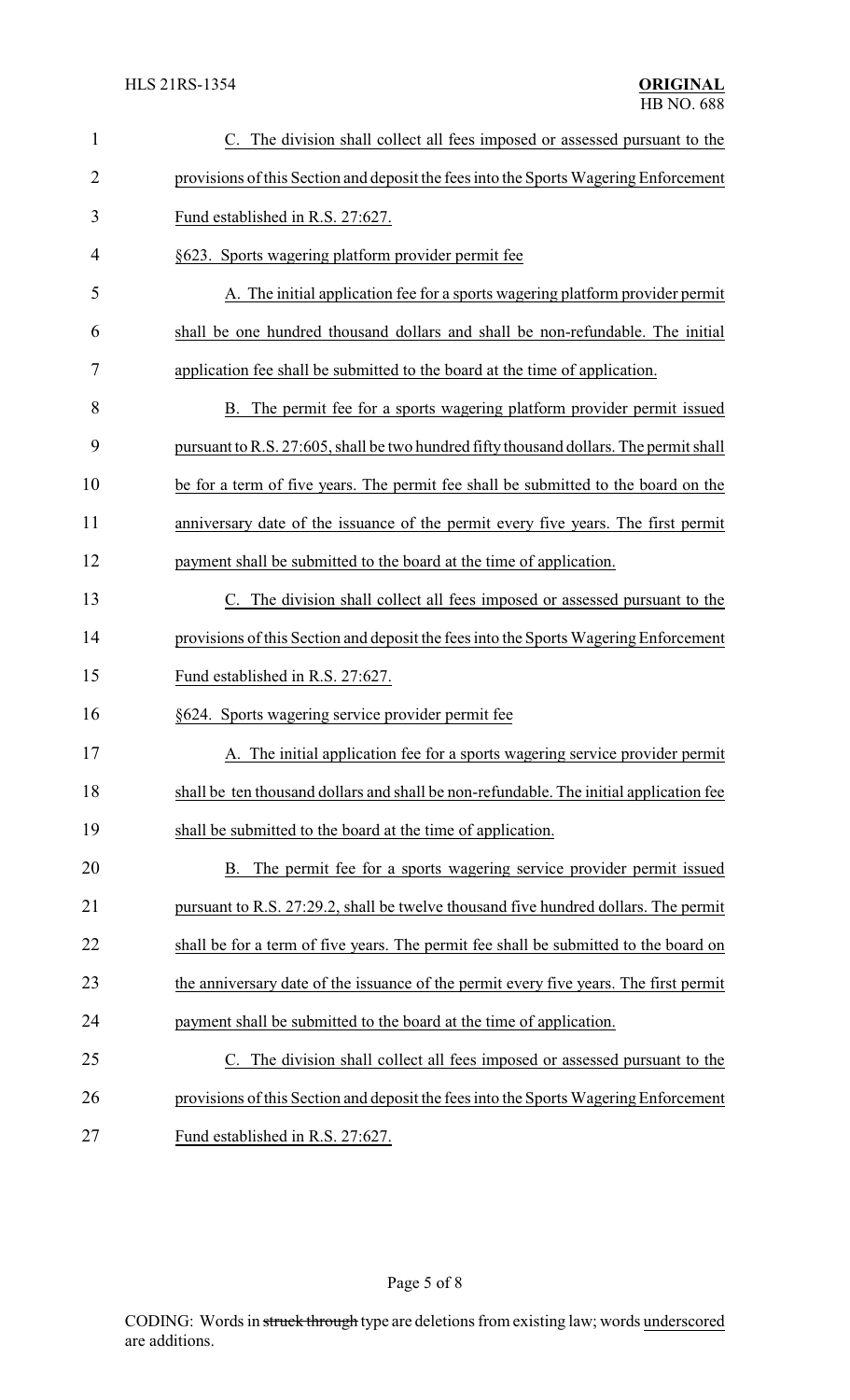| $\mathbf{1}$ | §625. Sports wagering distributor permit fee                                             |
|--------------|------------------------------------------------------------------------------------------|
| 2            | A. The initial application fee for a sports wagering distributor permit shall            |
| 3            | be five thousand dollars and shall be non-refundable. The initial application fee shall  |
| 4            | be submitted to the board at the time of application.                                    |
| 5            | B. The permit fee for a sports wagering distributor permit issued pursuant               |
| 6            | to R.S. 27:29.2, shall be two thousand five hundred dollars. The permit shall be for     |
| 7            | a term of five years. The permit fee shall be submitted to the board on the              |
| 8            | anniversary date of the issuance of the permit every five years. The first permit        |
| 9            | payment shall be submitted to the board at the time of application.                      |
| 10           | C. The division shall collect all fees imposed or assessed pursuant to the               |
| 11           | provisions of this Section and deposit the fees into the Sports Wagering Enforcement     |
| 12           | Fund established in R.S. 27:627.                                                         |
| 13           | §626. State tax; levy                                                                    |
| 14           | A. There is hereby levied a ten percent tax upon the net gaming proceeds of              |
| 15           | a licensee or an operator from sports wagering offered to consumers within this state    |
| 16           | pursuant to this Title at a licensed sports wagering establishment.                      |
| 17           | B. There is hereby levied an eighteen percent tax upon the net gaming                    |
| 18           | proceeds of a licensee or an operator from sports wagering offered to consumers          |
| 19           | within this state pursuant to this Title electronically through a website or mobile      |
| 20           | application.                                                                             |
| 21           | C. The division shall collect the taxes imposed pursuant to the provisions of            |
| 22           | this Section.                                                                            |
| 23           | D. All taxes collected by the division pursuant to this Section, shall be                |
| 24           | forwarded upon receipt to the state treasurer for immediate deposit into the state       |
| 25           | treasury. Funds deposited into the treasury shall first be credited to the Bond Security |
| 26           | and Redemption Fund in accordance with Article VII, Section 9(B) of the                  |
| 27           | Constitution of Louisiana.                                                               |
| 28           | E. The provisions of this Section shall not apply to any sports wagering                 |
| 29           | offered in this state by the Louisiana Lottery Corporation pursuant to Title 47.         |

# Page 6 of 8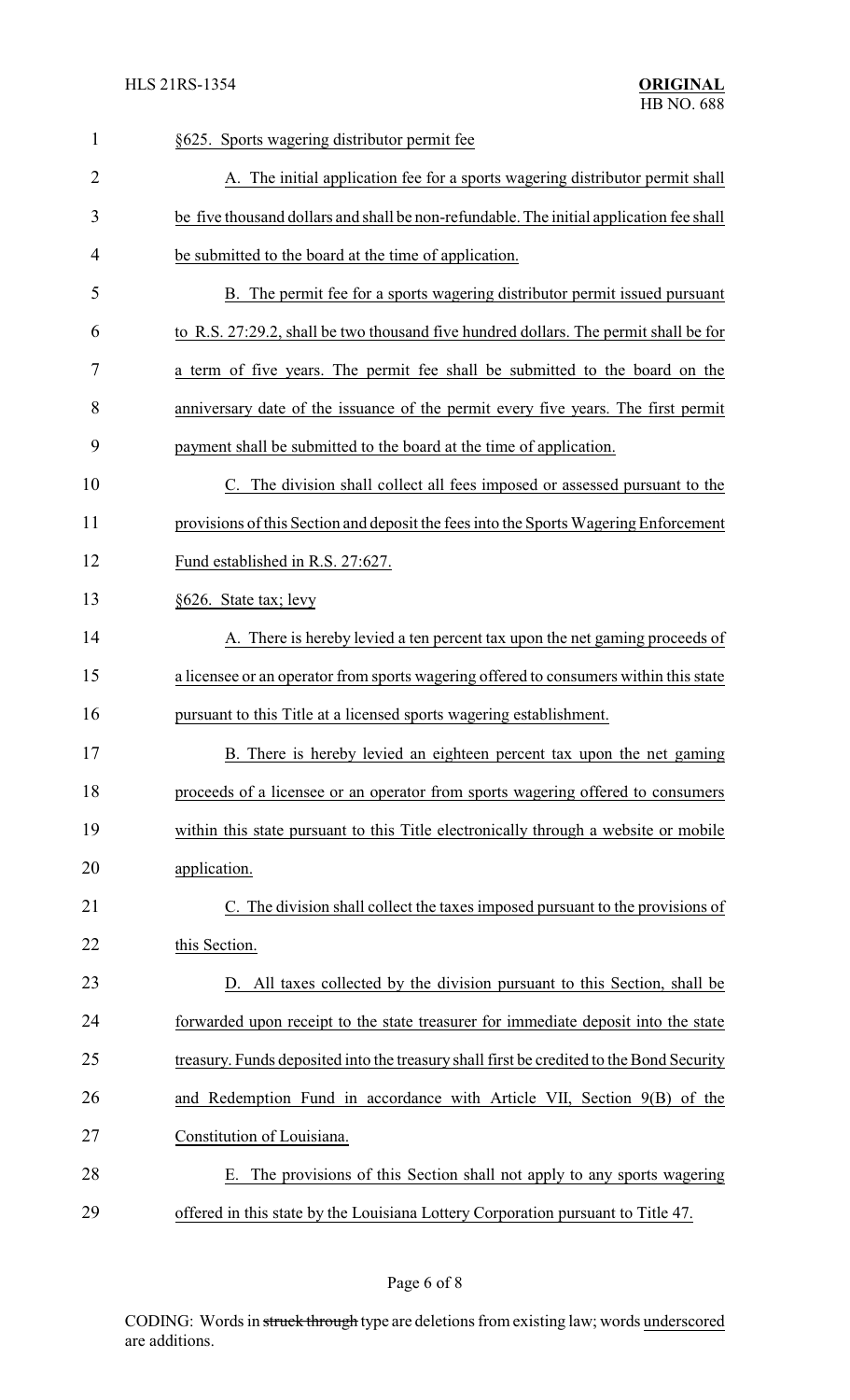| $\mathbf{1}$   | §627. Sports Wagering Enforcement Fund                                                     |
|----------------|--------------------------------------------------------------------------------------------|
| $\overline{2}$ | (1) There is hereby created in the state treasury a special fund designated as             |
| 3              | the "Sports Wagering Enforcement Fund", referred to in this Section as the "fund".         |
| $\overline{4}$ | After allocation of money to the Bond Security and Redemption Fund as provided             |
| 5              | in Article VII, Section 9(B) of the Constitution of Louisiana, the treasurer shall         |
| 6              | deposit in and credit to the fund monies from license and permit fees collected            |
| 7              | pursuant to this Part. Monies in the fund shall be invested in the same manner as          |
| 8              | monies in the state general fund. Interest earned on investment of monies in the fund      |
| 9              | shall be deposited in and credited to the fund. Unexpended and unencumbered                |
| 10             | monies in the fund shall remain in the fund. Monies in the fund shall be appropriated,     |
| 11             | administered, and used solely as provided in this Section.                                 |
| 12             | (2) The monies in the fund shall be withdrawn only pursuant to appropriation               |
| 13             | by the legislature and shall be used solely for the expenses of the Department of          |
| 14             | Public Safety and Corrections, the Department of Justice, and the Louisiana Gaming         |
| 15             | Control Board, including regulatory, administrative, investigative, enforcement,           |
| 16             | legal, and other expenses as may be necessary to carry out the provisions of this          |
| 17             | Chapter and the rules of the board.                                                        |
| 18             | *<br>∗<br>*                                                                                |
| 19             | Section 2. This Act shall take effect and become operative if and when the Act             |
| 20             | which originated as Senate Bill No. 202 of this 2021 Regular Session of the Legislature is |
| 21             | enacted and becomes effective.                                                             |
|                |                                                                                            |

#### DIGEST

The digest printed below was prepared by House Legislative Services. It constitutes no part of the legislative instrument. The keyword, one-liner, abstract, and digest do not constitute part of the law or proof or indicia of legislative intent. [R.S. 1:13(B) and 24:177(E)]

| HB 688 Original | 2021 Regular Session | Stefanski |
|-----------------|----------------------|-----------|
|                 |                      |           |

Abstract: Authorizes certain taxes and fees on sports wagering gaming.

Proposed law provides for the issuance of fees and collection of taxes for the regulation of sports wagering.

Proposed law provides that manufacturers of sports wagering mechanisms pay the same fees as video poker and slot machine manufacturers.

Page 7 of 8

CODING: Words in struck through type are deletions from existing law; words underscored are additions.